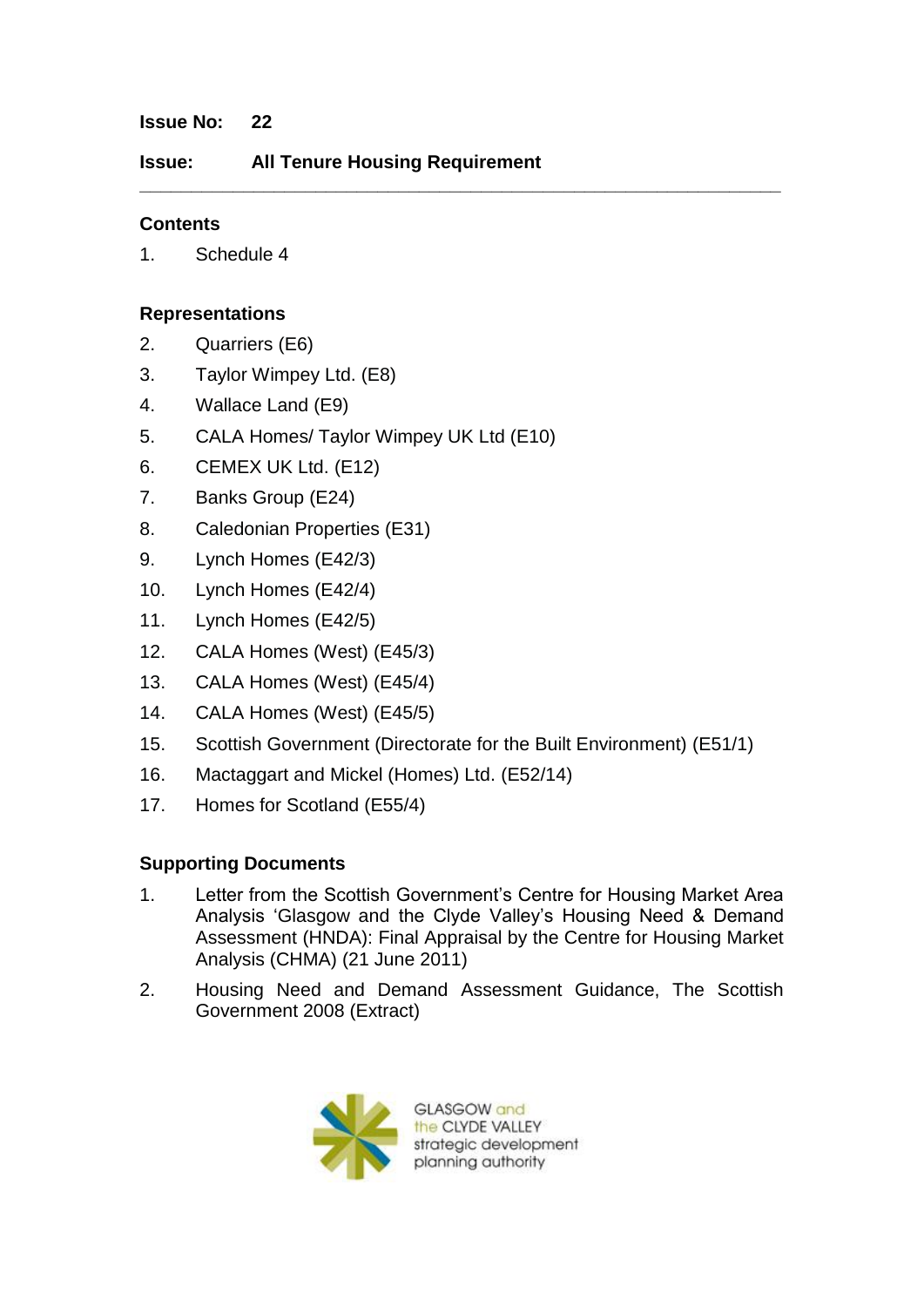- 3. Glasgow and the Clyde Valley Strategic Development Plan Proposed Plan, Background Report 12, Housing Need and Demand Assessment (Extract)
- 4. Glasgow and the Clyde Valley Strategic Development Plan Proposed Plan, Background Report 12, Housing Need and Demand Assessment, Technical Appendix TA06 Review of Supply and Demand/Need for Housing (Extract)
- 5. Glasgow and the Clyde Valley Strategic Development Plan Proposed Plan, Background Report 12, Housing Need and Demand Assessment (Extract)
- 6. Glasgow and the Clyde Valley Strategic Development Plan Proposed Plan, Background Report 12, Housing Need and Demand Assessment, Technical Appendix TA01 "A Housing Market Area Framework" (Extract)
- 7. Glasgow and the Clyde Valley Strategic Development Plan Proposed Plan, Background Report 12, Housing Need and Demand Assessment (Extract)
- 8. Local Housing Strategy Guidance, The Scottish Government 2008
- 9. Scottish Planning Policy, The Scottish Government 2010 (Extract)
- 10. Housing Need and Demand Assessment: stock-take and Guidance Refresh: Presentation and Speaker"s Notes. The Scottish Government Centre for Housing Market Analysis, August 2011 (Extract)
- 11. Housing (Scotland) Act 2001 (Extract)
- 12. Planning Advice Note PAN 2/2010 Affordable Housing and Housing Land Audits, The Scottish Government 2010
- 13. Housing Need and Demand Assessment Guidance, The Scottish Government 2008 (Extract)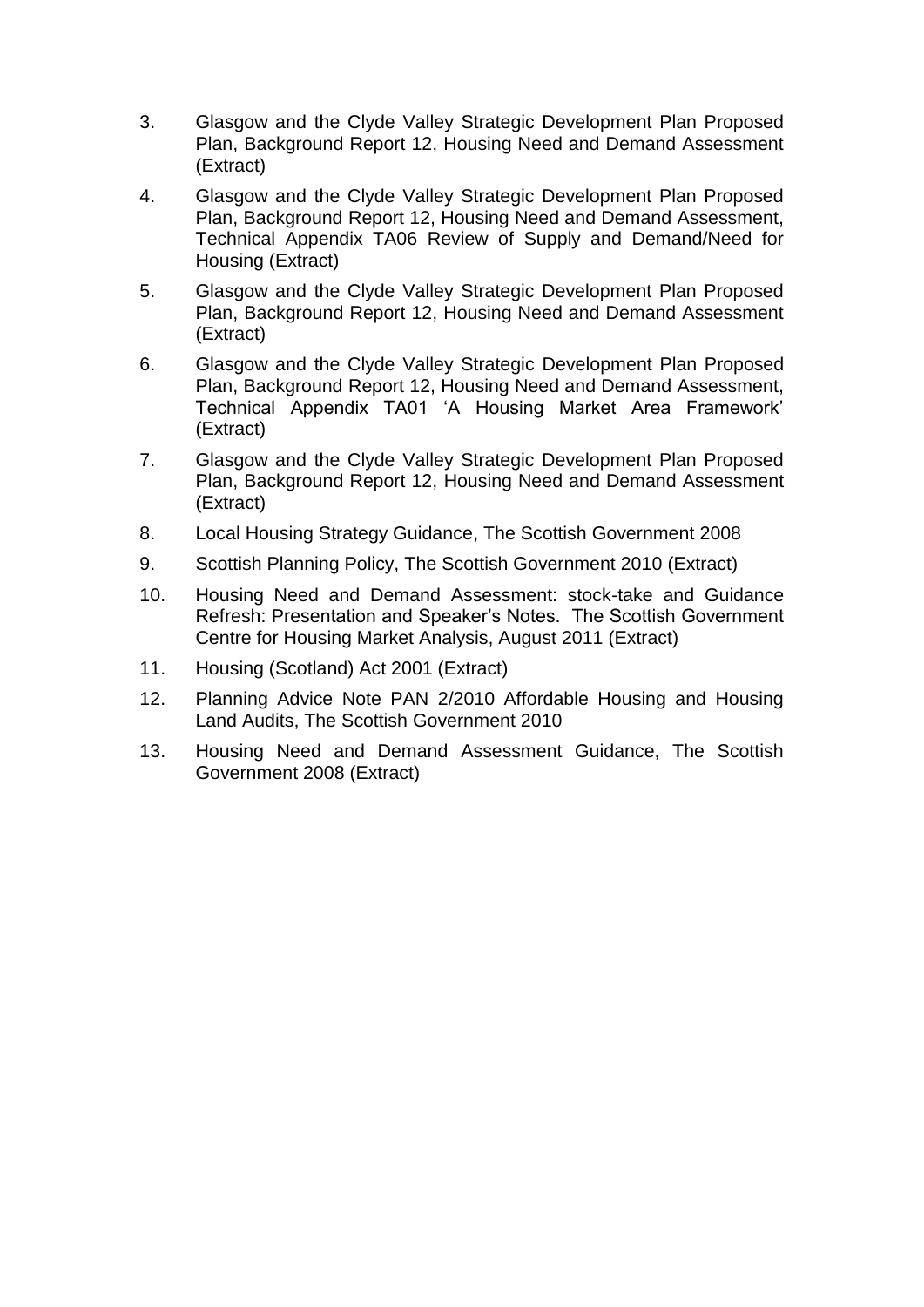| <b>Issue 22</b>                                                                                                                                                                                                                                                                                                                                                                                                                                                                   | <b>All Tenure Housing Requirement</b>                                                                       |                  |  |  |  |  |
|-----------------------------------------------------------------------------------------------------------------------------------------------------------------------------------------------------------------------------------------------------------------------------------------------------------------------------------------------------------------------------------------------------------------------------------------------------------------------------------|-------------------------------------------------------------------------------------------------------------|------------------|--|--|--|--|
| Development plan<br>reference:                                                                                                                                                                                                                                                                                                                                                                                                                                                    | <b>Spatial Development Strategy</b><br><b>Spatial Framework 3</b><br><b>Sustainable Communities Housing</b> | <b>Reporter:</b> |  |  |  |  |
| Body or person(s) submitting a representation raising the issue (including<br>reference number):                                                                                                                                                                                                                                                                                                                                                                                  |                                                                                                             |                  |  |  |  |  |
| <b>E6 Quarriers</b><br>E8 Taylor Wimpey Ltd.<br>E9 Wallace Land<br>E10 CALA Homes/ Taylor Wimpey UK Ltd<br>E12 CEMEX UK Ltd.<br>E24 Banks Group<br><b>E31 Caledonian Properties</b><br>E42/3 Lynch Homes<br>E42/4 Lynch Homes<br>E42/5 Lynch Homes<br>E45/3 CALA Homes (West)<br>E45/4 CALA Homes (West)<br>E45/5 CALA Homes (West)<br>E51/1 Scottish Government (Directorate for the Built Environment)<br>E52/14 Mactaggart and Mickel (Homes) Ltd.<br>E55/4 Homes for Scotland |                                                                                                             |                  |  |  |  |  |
| <b>Provision</b><br><b>of</b><br>the<br>development plan to<br>which<br>the<br>issue<br>relates:                                                                                                                                                                                                                                                                                                                                                                                  | Paragraphs 4.64 to 4.89 (pages 40 to 49)<br>Schedules 6 to 11 (pages 43 to 48)                              |                  |  |  |  |  |

#### **Planning authority's summary of the representation(s):**

The main issue is that the Proposed Plan has not dealt satisfactorily with an all tenure housing requirement and specifically that the identified need for affordable housing (which it is argued should be more closely integrated with demand for private housing) has not been translated into allocations for additional housing land.

# **E6 Quarriers**

This representation is concerned that there are not options for the delivery of new land for private housing outside the context of brownfield regeneration opportunities. It raises five main points:

- no apparent comprehensive assessment of the deliverability of existing supply;
- a singular reliance on brownfield development;
- theoretical oversupply of market housing;
- backlog in affordable housing provision:
- need to deliver land for affordable housing and the role that private housing plays enabling that development.

# **E8 Taylor Wimpey Ltd.**

Urgent need for affordable and intermediate housing requiring private housebuilding to either provide or cross-subsidise provision. A shortfall of 85,000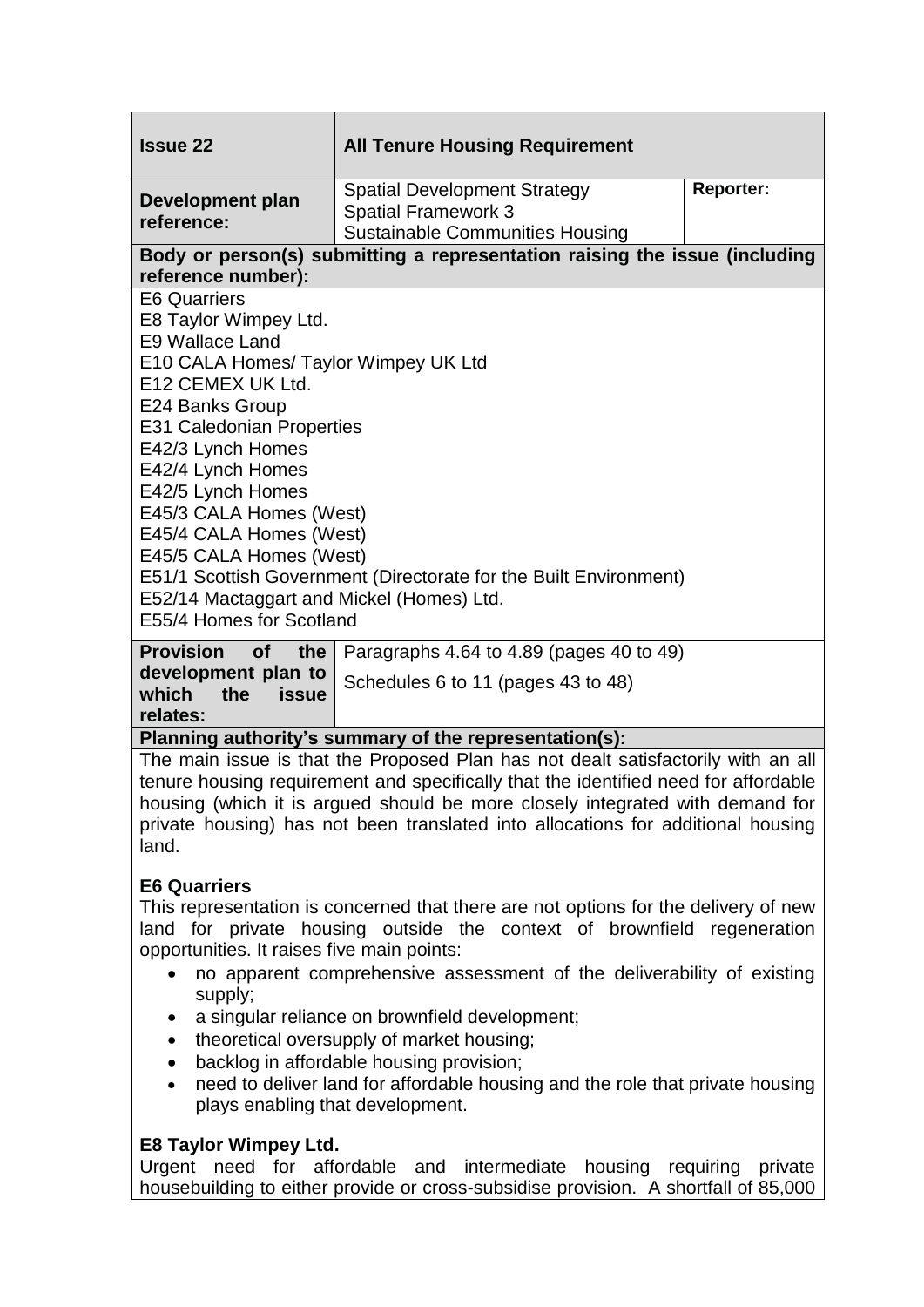affordable units is identified in the Plan with no vision as to how it will be delivered.

# **E8 Taylor Wimpey Ltd., E9 Wallace Land, E10 CALA Homes/ Taylor Wimpey UK Ltd**

The Strategic Development Plan strategy does not appear to provide a framework for addressing affordable housing needs, and this is particularly pertinent in areas such as East Renfrewshire where there is a recognised shortfall of land for affordable housing.

# **E12 CEMEX UK**

The private and affordable sector housing should be considered together; it is inappropriate to divorce consideration of affordable housing from the private sector. This approach ignores both the valuable contribution that the private sector can make to the delivery of affordable housing and the importance of mixed tenure development in creating and maintaining successful communities. The two sectors are inherently interdependent with reliance on private sector delivery of affordable housing likely to increase during the life of the Strategic Development Plan due to the anticipated reduction in public sector subsidy.

# **E24 Banks Group**

There is no evidence of generous housing land supply in the Proposed Plan. As appears to be the case for affordable housing requirements there should be much more flexibility given to Local Development Plans to deal with this issue. There should be a consistent approach between these two elements in order that it can be dealt with in an integrated manner.

# **E31 Caledonian Properties**

Considers that the Glasgow and the Clyde Valley Strategic Development Planning Authority should combine the two affordability assumptions and release additional land for housing (paragraph 4.67).

# **E42/3 Lynch Homes, E45/3 CALA Homes (West)**

There is no requirement in Scottish Planning Policy to plan specifically for the tenure based approach adopted in the Proposed Plan which adds complexity without any benefits for the public or stakeholders. The Proposed Plan should have addressed the future requirement for private demand and affordable housing needs, and simply aggregated these components to assess an overall strategic housing requirement as supported by the guidance set out in the Housing Need and Demand Assessment methodology by Scottish Government. The methodology adopted in the Proposed Plan is flawed and does not provide a sound basis to assess the overall level of the strategic housing requirement over the plan period.

# **E42/4 Lynch Homes, E45/4 CALA Homes (West)**

Rather than subdividing the Housing Need and Demand Assessment demographic scenario into ill defined housing tenures for planning purposes, a replacement Schedule 6 is required showing its components and the assessment of the total housing requirement.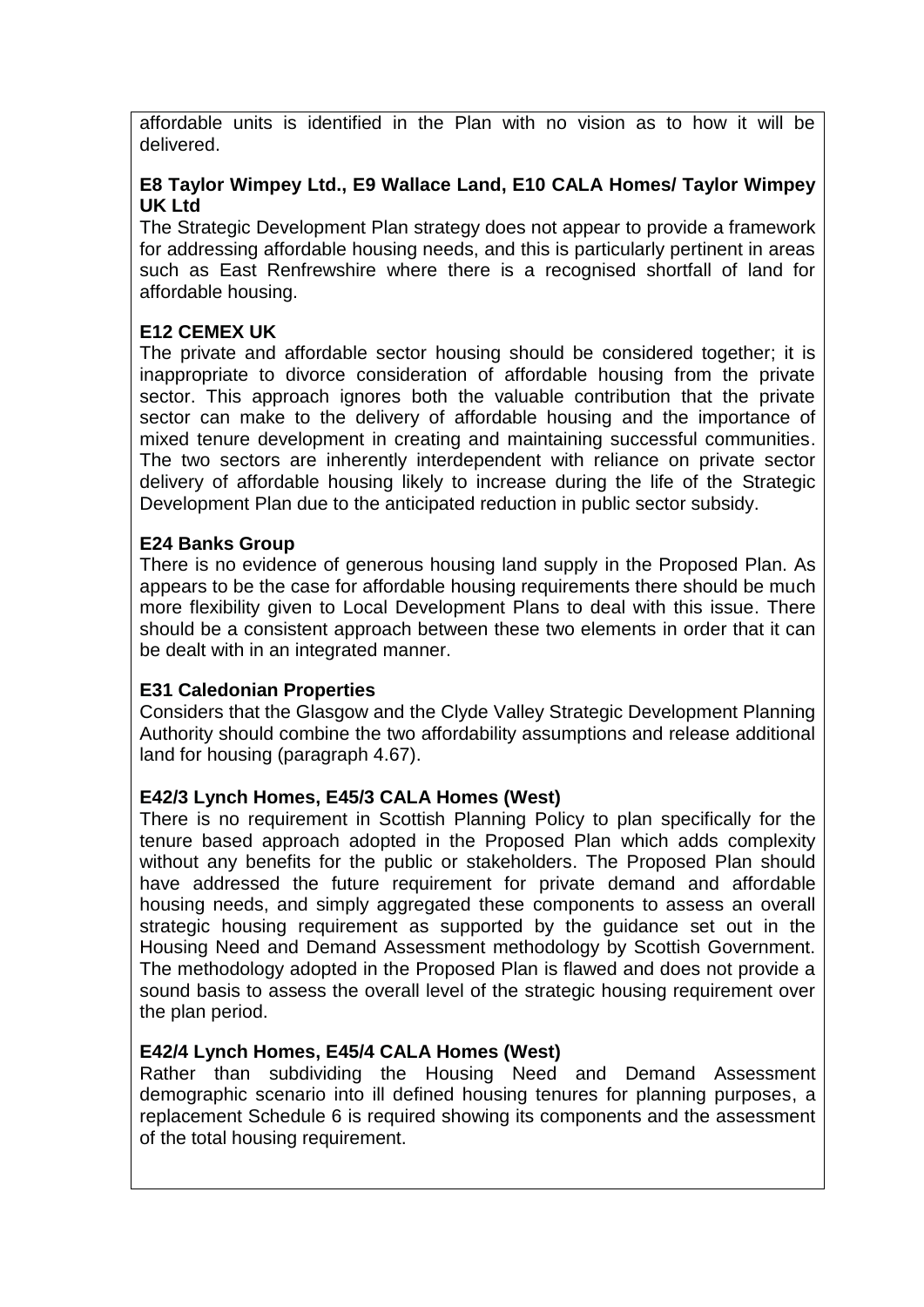#### **E42/5 Lynch Homes, E45/5 CALA Homes (West)**

The Proposed Plan"s consideration of affordable housing is not considered to be in accord with the policy requirements set in paragraphs 86 to 88 of Scottish Planning Policy. There is no requirement to separately identify the scale of affordable housing to be met in each local authority area. This should be part of the overall strategic housing target to be assessed from the Housing Need and Demand Assessment. The commentary set out in the text about the affordable housing sector is confusing and as there is no strategic direction in the Spatial Development Strategy it therefore does not provide any clear direction to the Local Development Plans.

#### **E51/1 Scottish Government (Directorate for the Built Environment)**

Scottish Planning Policy paragraphs 66, 70, 72, and 86 require the planning system to allocate a generous supply of land to meet identified housing requirements across all tenures. The Scottish Government (Directorate for the Built Environment) considers that evidence exists in the Housing Need and Demand Assessment on which to base an overall housing requirement figure across all tenures, and that this should have been the starting point for the consideration of housing land supply issues in the plan and therefore do not agree with the conclusion at Paragraph 4.85 of the Proposed Plan that the Strategic Development Plan should not identify a land supply for the affordable sector. The analysis of affordable housing needs that is included in the Strategic Development Plan demonstrates that this sector could produce significant demands for land use change.

#### **E52/14 Mactaggart and Mickel (Homes) Ltd.**

To identify an affordable housing shortfall of 85,000 units but fail to provide any strategic direction on the manner in which this need is to be met represents an abdication of responsibility by the Strategic Development Plan. To indicate that it is up to each Local Development Plan to detail the manner in which this known need is to be met fails to address the strategic requirement identified. Indeed the Glasgow and Clyde Valley approach runs contrary to the National Planning Framework for Scotland 2 Paragraph 75.

It is considered that for the Council areas where there is an affordable housing shortfall that a Strategy Support Measure is required, compelling each local authority to meet their identified requirement. It is considered that by allocating sufficient effective housing land that the private sector could assist in addressing the affordable housing shortfall both geographically and over the Glasgow and the Clyde Valley Strategic Development Plan period. This is particularly important where available funding for registered social landlords has been dramatically reduced. Other mechanisms including enabling private development/shared equity etc. also needs to be considered. These comments are equally applicable to the 22,000 intermediate houses required over the Plan period.

#### **E55/4 Homes for Scotland**

Scottish Planning Policy and the Government"s guidance on Housing Need and Demand Assessments are both clear that housing in development plans is to be considered across all tenures, and land allocated to reflect the totality of needs and demands. The fact that affordable housing needs are assessed by Council area makes it entirely reasonable to combine consideration with the assessment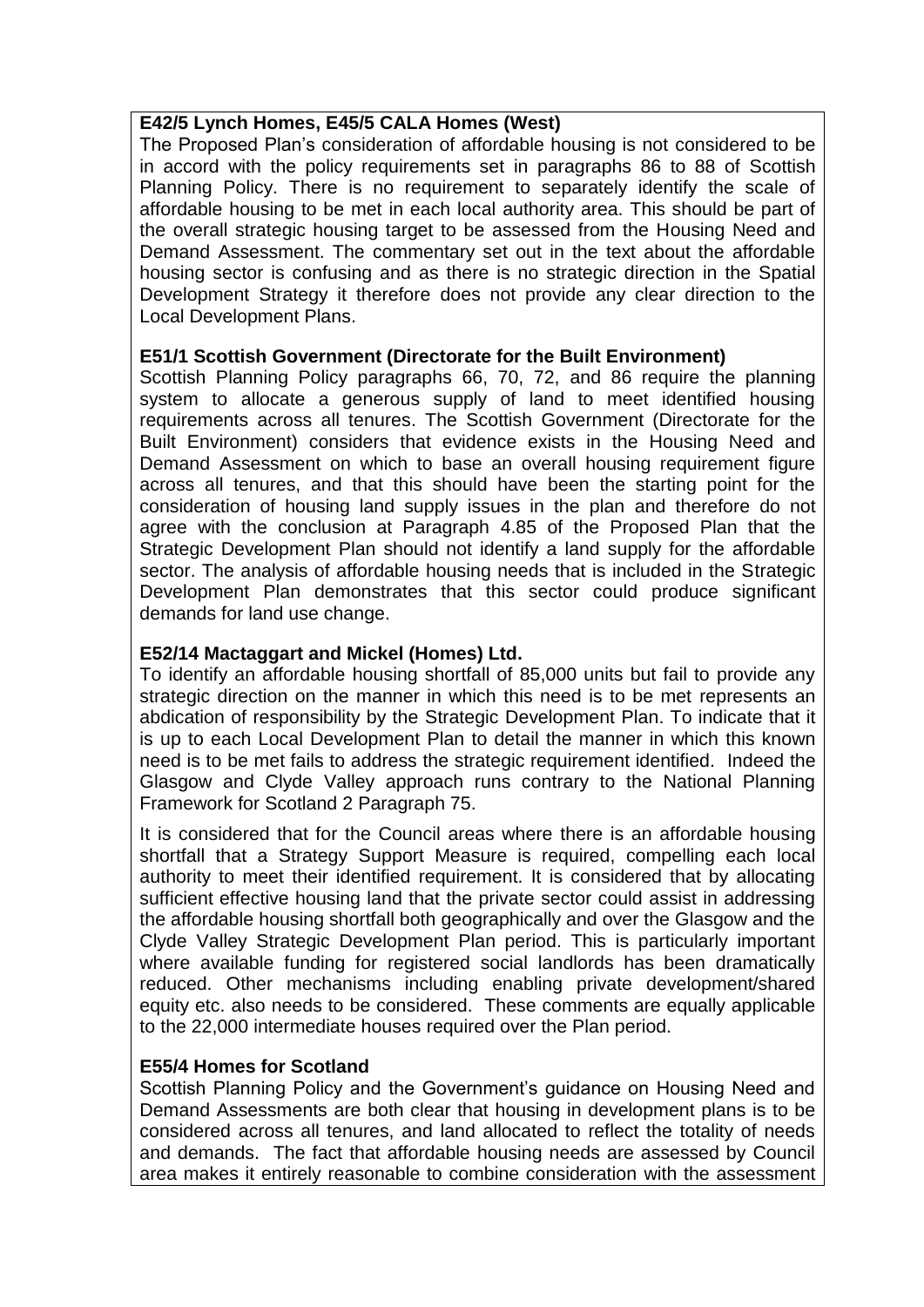of private demand by Council area.

Schedule 10 contains an assessment of affordable needs by Council area. The Proposed Plan notes correctly in paragraph 4.80 that these figures cannot be taken directly as requirements for new build housing, as other approaches will play a part too. Paragraph 4.84 then seeks to avoid any further consideration of land requirements by arguing that the flexibility built into the Plan will cover any land requirements. However, this flexibility is based on at least two false assumptions, and is never quantified to allow verification that it is sufficient to meet needs as well as provide a generous land supply. In addition, there are variations by Council area in the assumed land supply to meet affordable housing needs.

Paragraph 4.86 then states that it is the role of Local Authorities to "determine their respective housing supply targets and associated housing land requirements through their respective Local Housing Strategies and Local Development Plans." While this is correct in terms of Scottish Planning Policy, it does conflict with the Strategic Plan, which is quite clear that:

- it has identified private housing requirements
- there is enough housing land to meet these requirements
- there is enough flexibility built into the projections and land supply to cover any affordable housing land issues
- Local Development Plans should therefore not identify further land.

Which is the correct position for local authorities to adopt? Do they accept the Strategic Plan"s clear instruction not to allocate further housing land? Do they use their Local Housing Strategy and Local Development Plan to assess their own requirement? If the latter, do they then rely on Diagram 4 to justify setting their own housing targets and land requirements?

# **Modifications sought by those submitting representations:**

**E6 Quarriers; E8 Taylor Wimpey; E9 Wallace Land; E10 CALA Homes/ Taylor Wimpey UK Ltd; E12 CEMEX Ltd.; E24 Banks Group; E31 Caledonian Properties**

No specific modifications sought.

(Related aspects are dealt with in Issue 17 Effectiveness and Additional Housing Land and Issue 20 Generous Land Supply.

# **E42/3 Lynch Homes; E45/3 CALA Homes (West)**

- Modify the wording in para 4.66
- Delete reference to para 4.68
- Delete reference to paras 4.73, 4.74, 4.75 and 4.76 to exclude all references in the Proposed Plan to Private Sector Housing
- Substitute map showing local authority areas as the Housing Market Areas in Diagram 17
- Replace Schedule 6 into para 4.66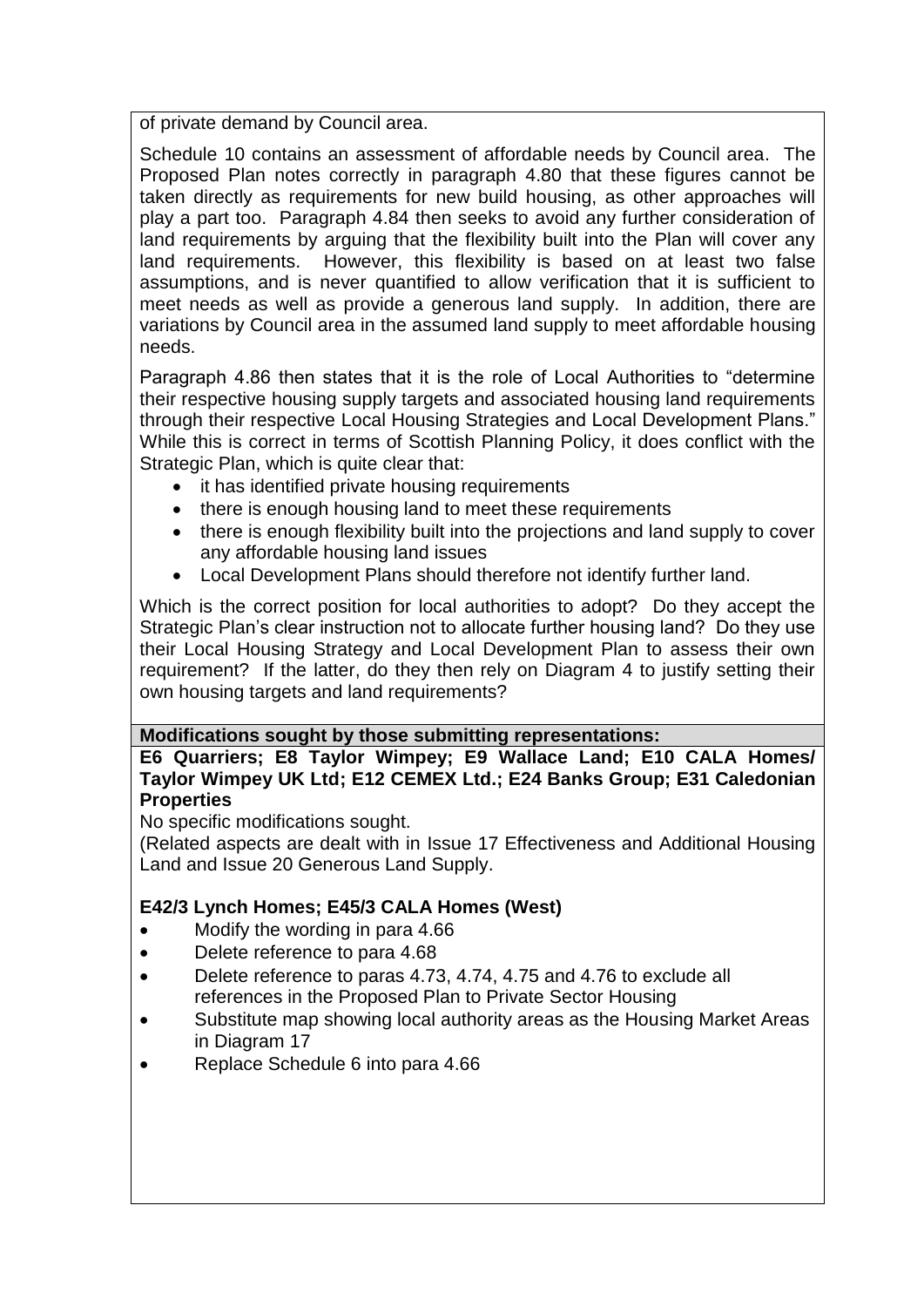| <b>Schedule 6 (amended): Housing Requirements</b>                               |                                                          |             |              |                   |                   |         |                    |
|---------------------------------------------------------------------------------|----------------------------------------------------------|-------------|--------------|-------------------|-------------------|---------|--------------------|
| <b>Local Authority</b>                                                          | Housing Requirement to Meet Housing Need & Market Demand |             |              |                   |                   |         |                    |
|                                                                                 | 7 Year 2013-20                                           |             |              | 12 Year 2013-2025 |                   |         | Annual             |
|                                                                                 | <b>Market</b>                                            | Affordable  | <b>Total</b> | <b>Market</b>     | <b>Affordable</b> | Total   | <b>Requirement</b> |
| East                                                                            | 1,718                                                    | 3,650       | 5,368        | 2,118             | 4,850             | 6,968   | 581                |
| Dunbartonshire                                                                  |                                                          |             |              |                   |                   |         |                    |
| East                                                                            | 1,400                                                    | 1,750       | 3,150        | 1,700             | 1,950             | 3,650   | 304                |
| Renfrewshire                                                                    |                                                          |             |              |                   |                   |         |                    |
| Glasgow City                                                                    | 16,164                                                   | 26,850      | 43,014       | 26,164            | 36,750            | 62,914  | 5,243              |
| Inverclyde                                                                      | 891                                                      | 2,175       | 3,066        | 991               | 2,275             | 3,266   | 272                |
| North                                                                           | 9,673                                                    | 0           | 9,673        | 16,073            | 0                 | 16,073  | 1,339              |
| Lanarkshire                                                                     |                                                          |             |              |                   |                   |         |                    |
| Renfrewshire                                                                    | 5,282                                                    | 363         | 5,644        | 7,982             | 363               | 8,344   | 695                |
| South                                                                           | 10,055                                                   | 7,675       | 17,730       | 12,555            | 8,975             | 21,530  | 1,794              |
| Lanarkshire                                                                     |                                                          |             |              |                   |                   |         |                    |
| West                                                                            | 1,782                                                    | $\mathbf 0$ | 1,782        | 2,982             | 0                 | 2,982   | 248                |
| Dunbartonshire                                                                  |                                                          |             |              |                   |                   |         |                    |
| <b>GCV total</b>                                                                | 46,964                                                   | 42,463      | 89,426       | 70,564            | 55,163            | 125,726 | 10,477             |
| Note: Based on Planning Scenario/High Affordability including lower estimate of |                                                          |             |              |                   |                   |         |                    |
| <b>Backlog of Need</b>                                                          |                                                          |             |              |                   |                   |         |                    |

# **E42/4 Lynch Homes, E45/4 CALA Homes (West)**

These representations propose the following modifications:

- 4.70 delete from the first sentence "..the private sector"
- 4.71 (duplicate modification to E47/2 & E45/2 above)
- 4.72 delete from the second sentence "Considerable…" and replace with "However, it needs to recognise that limited…"
- 4.72 add at the end of the paragraph:

"As required by Scottish Planning Policy, Schedule 7 details the scale of land release to be allocated in the Local Development Plans to Year 7. Local Development Plans are advised to adopt the annualised estimate of the strategic housing requirement to assess the housing shortfalls and allocations needed over the 10 year plan period.

"Local Development Plans should through the Local Housing Strategy adopt the findings from the Housing Need and Demand Assessment to assess Local Housing Needs and any affordable housing shortfall. If a shortfall is identified then and affordable housing policy is appropriate.

"Local Development Plans can allocate land for affordable homes to help deliver the Strategic Development Strategy."

- 4.77 delete paragraph and replace with
	- "Having determined the strategic housing requirement for each local authority area, Schedule 7 (amended) details the scale of housing allocations to be met by site allocations to year 7 as required by Scottish Planning Policy. This is based on the effective land supply in the latest Housing Land Audit (2010). Windfall sites are not included in this land supply assessment. The land identified in the Urban Capacity Study has not been agreed effective and therefore cannot be included in this land supply. Land which is part of the Urban Capacity Study can be allocated in the Local Development Plans it can be demonstrated that these are effective in the relevant plan period."
- Delete Schedules 7, 8 and 9 and replace with new Schedule 7 before paragraph 4.77.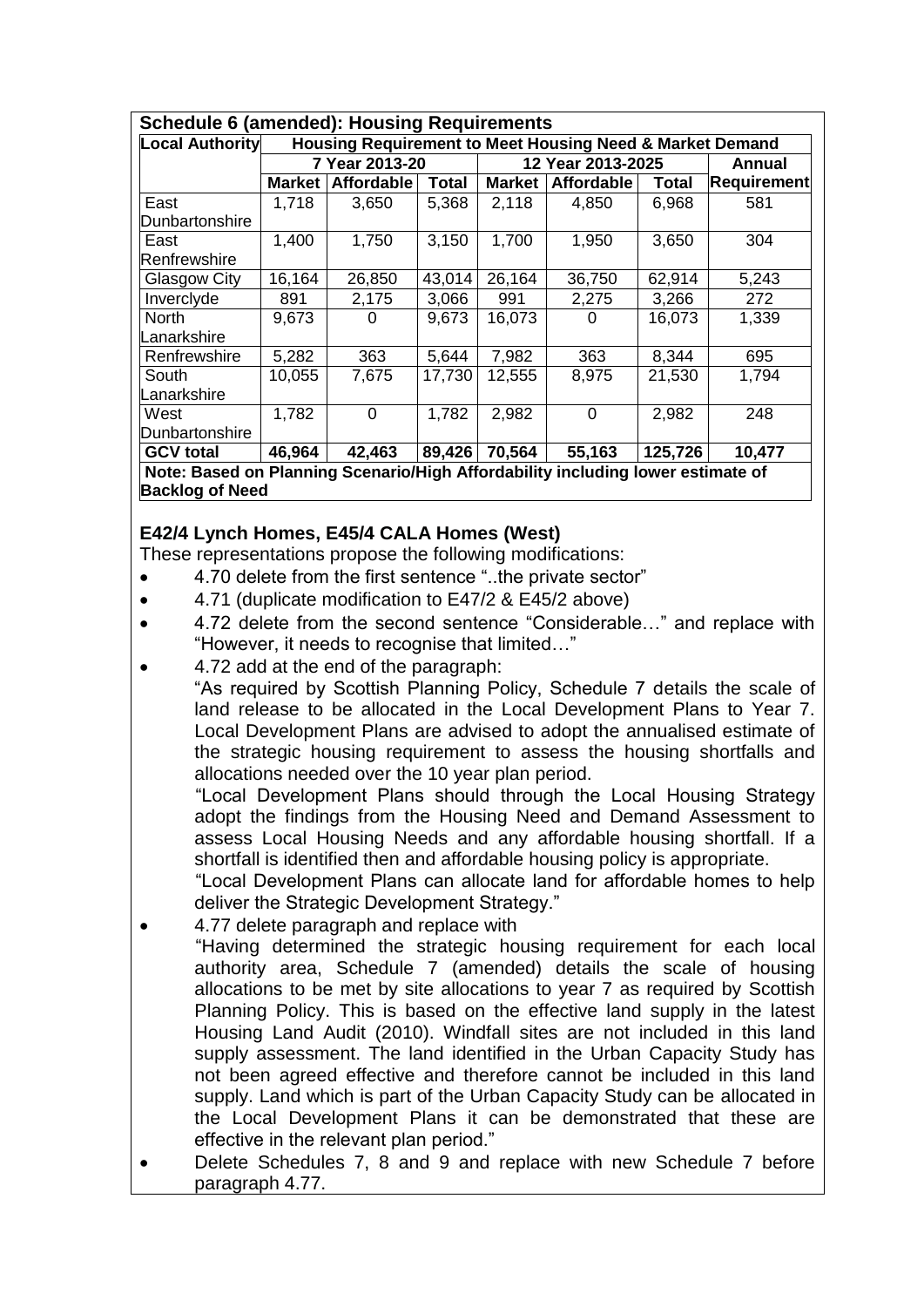| <b>Schedule 7: Housing Shortfalls to Year 7</b> |                                                                            |                                                   |                          |  |  |  |  |
|-------------------------------------------------|----------------------------------------------------------------------------|---------------------------------------------------|--------------------------|--|--|--|--|
| <b>Local Authority</b>                          | <b>Housing Shortfalls to Year 7</b>                                        |                                                   |                          |  |  |  |  |
|                                                 | <b>Annualised</b><br><b>Housing</b><br><b>Requirement to</b><br>Year 7 (i) | <b>Effective</b><br><b>Housing Supply</b><br>(ii) | <b>Housing Shortfall</b> |  |  |  |  |
| <b>East Dunbartonshire</b>                      | 4,065                                                                      | 1,110                                             | 2,955                    |  |  |  |  |
| <b>East Renfrewshire</b>                        | 2,129                                                                      | 1,329                                             | 800                      |  |  |  |  |
| <b>Glasgow City</b>                             | 36,700                                                                     | 18,024                                            | 18,676                   |  |  |  |  |
| Inverclyde                                      | 1,905                                                                      | 2,171                                             |                          |  |  |  |  |
| North Lanarkshire                               | 9,376                                                                      | 6,515                                             | 2,861                    |  |  |  |  |
| Renfrewshire                                    | 4,868                                                                      | 4,311                                             | 557                      |  |  |  |  |
| South Lanarkshire                               | 12,559                                                                     | 9,728                                             | 2,831                    |  |  |  |  |
| <b>West Dunbartonshire</b>                      | 1,739                                                                      | 1,968                                             |                          |  |  |  |  |
| <b>GCV total</b>                                | 73,340                                                                     | 45,156                                            | 28,679                   |  |  |  |  |

#### **Source: (i) Strategic Housing Requirement (Schedule 6) (ii) Assessed from 2010 Housing Land Audits as approved (2009 HLA for East Dunbartonshire)**

(Related aspects are dealt with in Issue 17 Effectiveness and Additional Housing Land).

# **E42/5 Lynch Homes, E45/5 CALA Homes (West)**

Delete Paras 4.79 to 4.86 along with Schedules 10 and 11

The target for affordable housing is still retained in the Proposal Plan. This is now part of an amended Schedule 6 (*see E42/3 Lynch Homes*) which brings together the assessment of market demand and affordable housing needs in a consolidated table as required by SDP.

# **E51/1 Scottish Government (Directorate for the Built Environment)**

We suggest that the Reporter invites the Glasgow and the Clyde Valley Strategic Development Planning Authority to revisit its housing requirement to 2025 to take account of all tenures. In doing so the outputs of the Housing Need and Demand Assessment should be the starting point, but other factors including realistic prospects for the housebuilding industry, for growth, and for the availability of public subsidy to support affordable housing may also be taken into account. The Glasgow and the Clyde Valley Strategic Development Planning Authority should then be invited to identify a housing land requirement more than sufficient to accommodate this target (i.e. incorporating a generosity allowance), and taking account of a realistic assessment of the proportion of the established supply likely to become effective by 2025.

If the Reporter concludes from this exercise that the Proposed Plan does not deliver a generous supply of housing land, then we suggest that Schedule 9 of the Plan is reworked to identify the shortfall in each sub-market area (and including a distribution of mobile demand) and a requirement included in the Plan for the eight planning authorities to allocate land to meet these shortfalls through their Local Development Plans.

(Related aspects are dealt with in Issue 17 Effectiveness and Additional Housing Land and Issue 20 Generous Land Supply).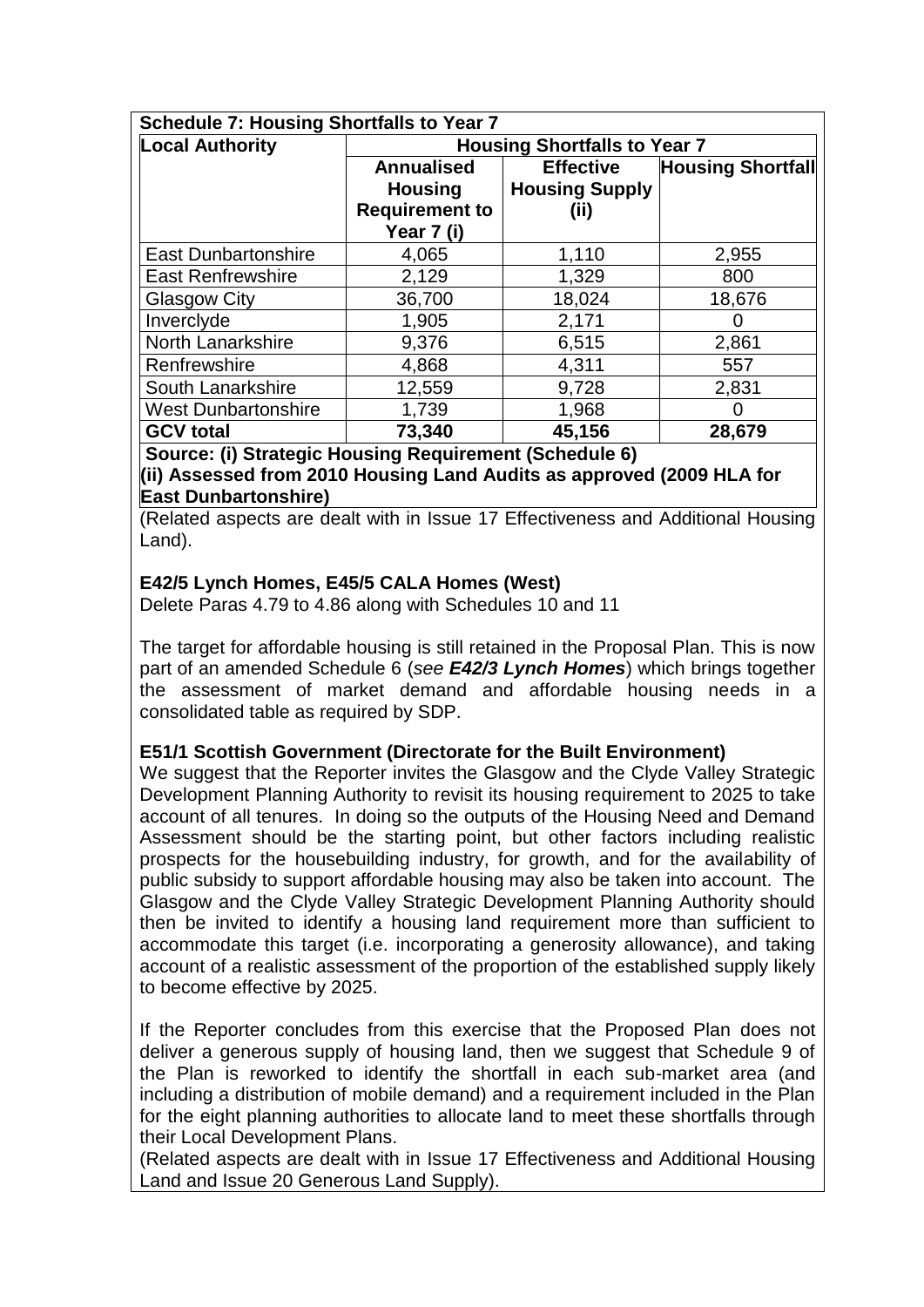# **E52/14 Mactaggart and Mickel (Homes) Ltd.**

A Strategy Support Measure to meet the affordable and intermediate housing requirement in full, both geographically and over the Glasgow and Clyde Valley Strategic Development Plan period.

# **E55/4 Homes for Scotland**

- Paragraph 4.84 delete first two sentences and replace with: "The intermediate sector potentially is part of the wider approach to meeting affordable housing needs. Local authorities will assess the overall scale of housing land required to meet all needs, but should note that some households who can access intermediate housing may be more mobile than those in the social-rented sector. Some flexibility in land allocations may be needed to reflect this."
- Paragraph 4.86, add a new second sentence: "Local Authorities will consider the total housing land required for all tenures."

(Related aspects are dealt with in Issue 17 Effectiveness and Additional Housing Land and Issue 20 Generous Land Supply).

#### **Summary of responses (including reasons) by planning authority: General**

- The main issue raised by the representations is that the Proposed Plan has not dealt satisfactorily with an all tenure housing requirement and specifically that the identified need for affordable housing has not been translated into allocations for additional housing land.
- Many of the housing issues are inter-related and other aspects of the responses will be dealt with more fully in other Schedule 4"s, notably Issues 17 - 27 and in a more integrated fashion in the paper "Housing Land - A Strategic Overview".
- Housing Need and Demand Assessment, the method to calculate housing requirements, is a new methodology.
- The Glasgow and the Clyde Valley Housing Need and Demand Assessment has been declared "robust and credible" in a letter from the Scottish Government's Centre for Housing Market Analysis dated June 2011 (Supporting Document 1). The Scottish Government's Housing Need and Demand Assessment Guidance Page 7 (Supporting Document 2) explains that where a Housing Need and Demand Assessment is "robust and credible" its approach will not be considered at examination. Instead the examination will focus on the proposed spatial policies for housing set out in the Proposed Plan and their relationship with the findings of the Housing Need and Demand Assessment.
- However, a number of methodological issues and gaps were identified in the guidance (detailed in the Housing Need and Demand Assessment, 2011, Paragraph 1.47, Page 17 and Technical Appendix 6, Section 2 (Supporting Document 3) and its Technical Appendix 6, Section 2 (Supporting Document 4). Methodological solutions were agreed and developed by the eight Glasgow and Clyde Valley local authorities through their Housing Market Partnership to fill these gaps.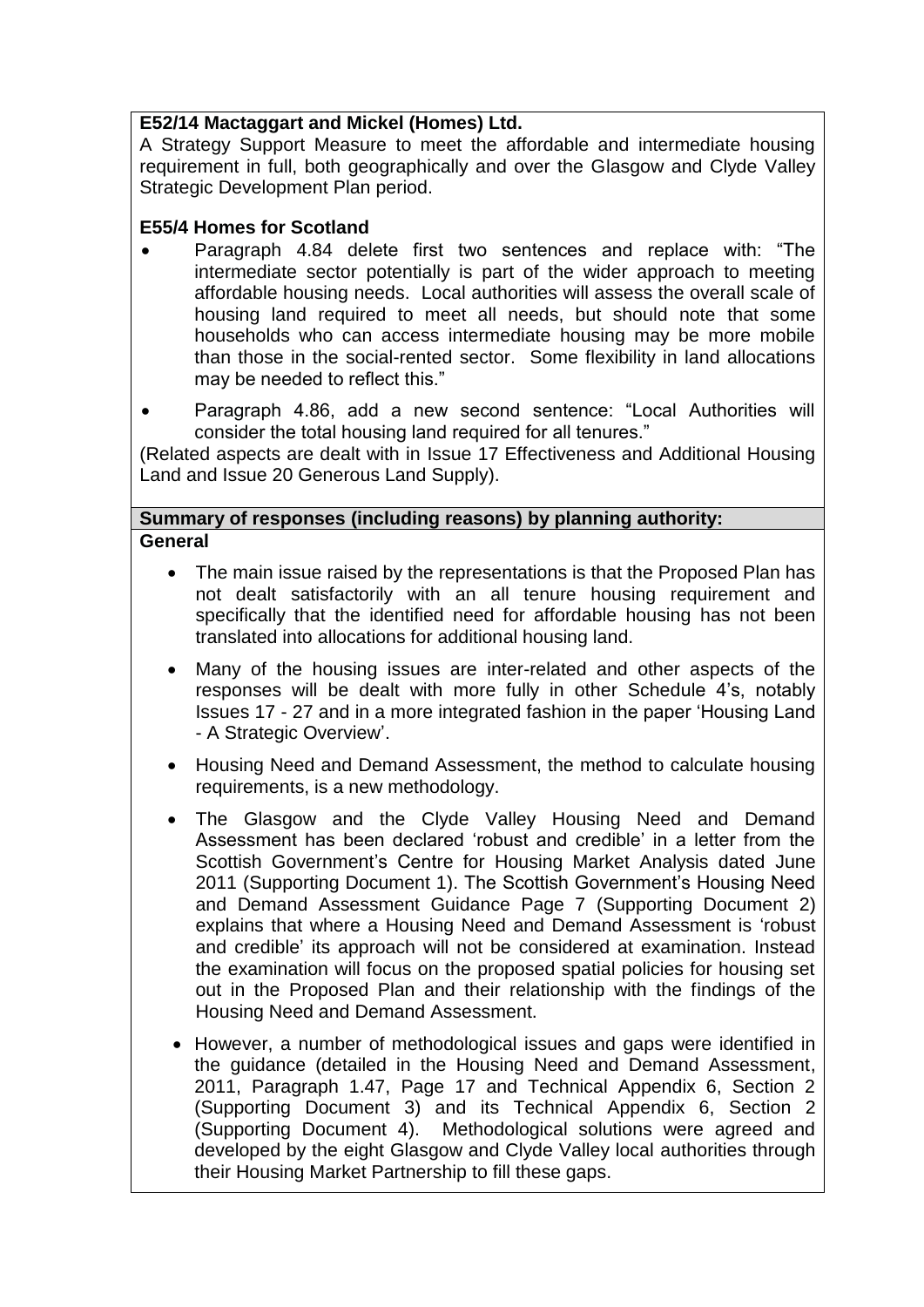- The Housing Need and Demand Assessment, although looking to 2025, will be reviewed in five years (2016) alongside the Proposed Plan.
- Responses are structured into the four sub-issues which recur in the various representations, before addressing the specific modifications proposed.
	- 1. the Proposed Plan should identify an all-tenure overall strategic housing requirement
	- 2. 85,000 has been identified as the estimated shortfall of affordable housing units 2008-2025
	- 3. the Delivery Framework
	- 4. recognition of the contribution which the private sector can make to meeting affordable housing

# **Sub-issues**

1) The Proposed Plan should identify an all-tenure overall strategic housing requirement

#### **E31 Caledonian Properties; E42/3, E42/4, E42/5 Lynch Homes, E45/3, E45/4, E45/5 CALA Homes (West), E51/1 Scottish Government (Directorate for the Built Environment)**

Consider that Scottish Planning Policy 2010 requires the Proposed Plan to identify an all-tenure housing requirement.

#### **E42/3, E42/4, E42/5 Lynch Homes, E45/3, E45/4, E45/5 CALA Homes (West)**  Consider that the figures for the private and affordable sectors should therefore

be aggregated for land supply purposes. These two respondents have recalculated figures and offered alternative Schedules to conclude that there is a requirement for substantial additional land release.

- As has been mentioned in the introduction, there are a number of methodological issues and gaps in the Housing Need and Demand Assessment Guidance which have meant that the Housing Market Partnership has had to develop a methodology to overcome these gaps and produce a "robust and credible" assessment of housing need and demand.
- This includes developing a robust methodology for both the affordable and market sectors, outlined in summary in the Proposed Plan paragraphs 4.66 - 4.69 and in more detail in the Housing Need and Demand Assessment, 2011, Page 17, paragraph 1.47 (Supporting Document 3) and Technical Appendix 6, Section 2 (Supporting Document 4).
- Two of the most critical gaps relate to the contention that the Proposed Plan has not identified an all-tenure housing requirement.
- Firstly:
	- The Guidance focuses on a housing needs assessment approach as undertaken traditionally for the affordable social rented sector in preparation of Local Housing Strategies.
	- That housing needs assessment approach cannot be applied to the private sector, as the private sector operates in a different way to the social rented sector.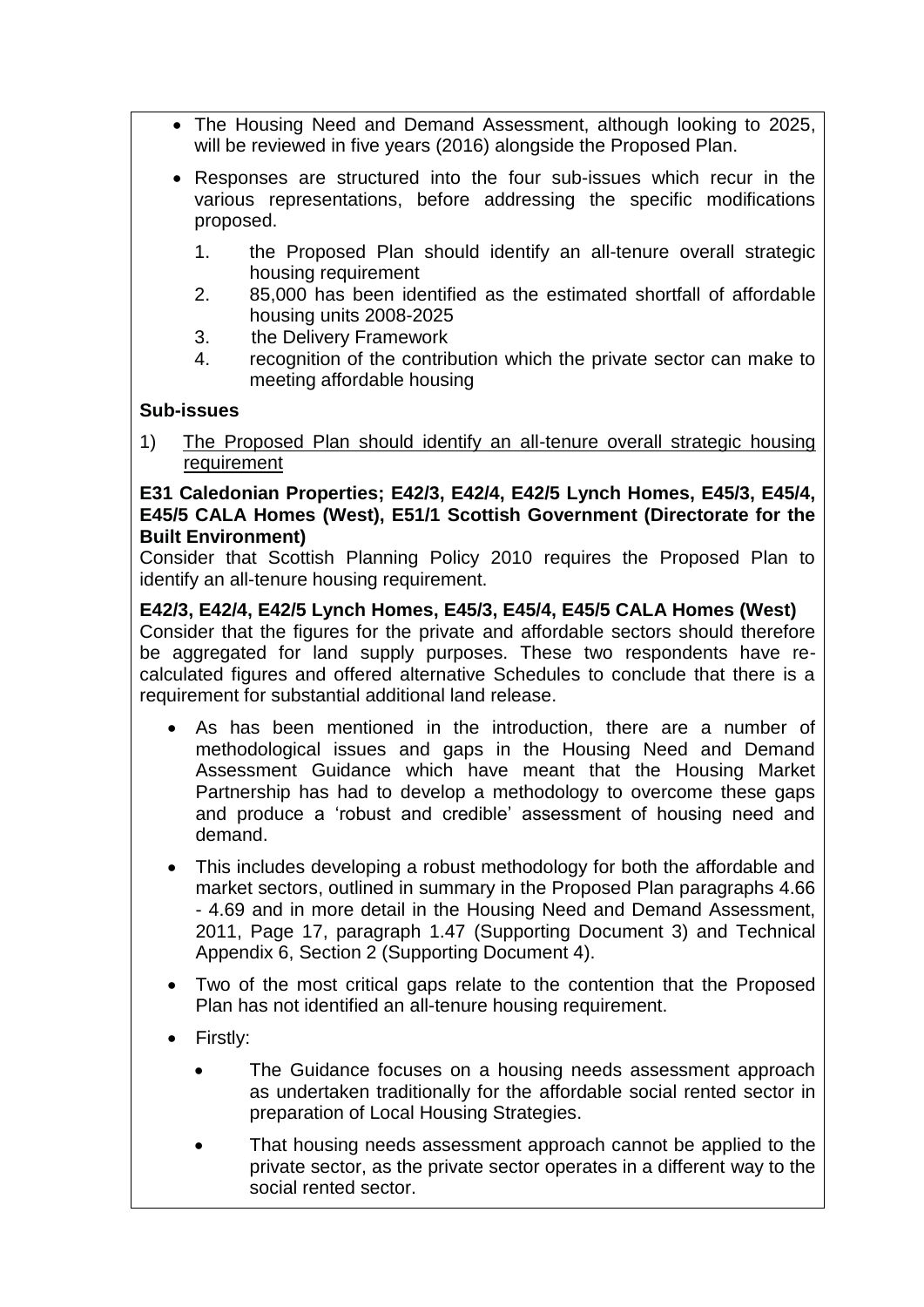- In addition, private and affordable sectors operate within different housing market areas (see Housing Need and Demand Assessment, 2011, Pages 26-29, paragraphs 2.21-2.31 (Supporting Document 5) and its Technical Appendix TA01 "A Housing Market Area Framework") (Supporting Document 6).
- Therefore, it has been necessary to apply different methodologies to assess affordable housing needs and private sector requirements. The two methodologies are not exclusive resulting in demand requirements being identified for the private sector and the assessment of need being presented for the affordable sector which will then be considered through the Local Housing Strategy process.
- Section 10 of Housing Need and Demand Assessment Technical Appendix 6 "Review of Supply and Demand/Need for Housing" sets out the issues arising from the use of different methodologies; specifically paragraphs 10.6 and 10.7 which state:
	- *"10.6 .. the methodologies for both sectors are not consistent ..*
	- *"Private sector is based on the planning scenario (C2) High affordability Private Rented Sector*
	- *Affordable sector is based on the planning scenario (C2) Low affordability Private Rented Sector*
	- *When totalled by tenure ..demand .. and ..need exceeds the overall number of households from the household projections by 26,000. This is because there is an overlap of households in high and low affordability scenarios.*
	- *Backlog Need, on advice from the Centre of Housing Market Analysis, has been added in addition to the household projections i.e. there are 72,000 households accounted for in addition to the .. household projections. Of these 6,000 are estimated to be able to meet their needs in the private market and have been added to the private sector supply/demand comparison.*
	- *It is possible that there is the potential for double counting between elements of backlog need and the household projections; however, it is unlikely that the level of double counting can be quantified (ref 4.4).*
	- *10.7 The consequence .. is that the all tenure summary has to be approached with caution and cannot be considered without understanding the inconsistencies in the models used for the private and affordable sectors. Furthermore, it would be inappropriate to directly translate affordable housing requirements into new build housing requirements. Local authorities, through their Local Housing Strategies, will derive housing supply targets for the affordable sector taking into account new housing supply, replacement housing, empty properties to be brought back into use and conversions."*
- The **Scottish Government (Directorate for the Built Environment) (E51/1)** has stated that it believes the evidence, albeit that it does not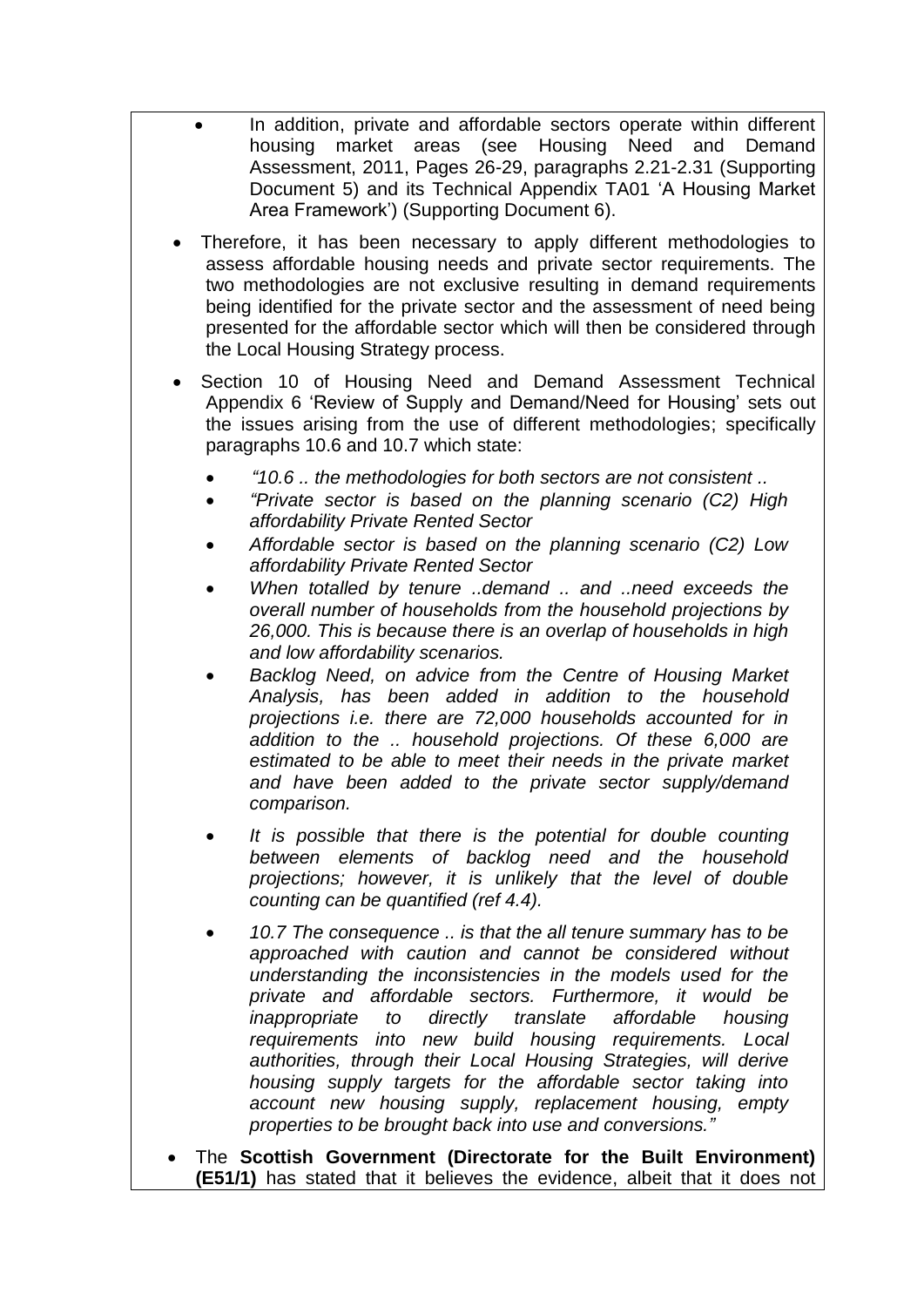present that evidence, exists in the Housing Need and Demand Assessment to present an all tenure housing requirement. However, the Glasgow and the Clyde Valley Strategic Development Planning Authority rejects this position for the reasons stated above. A **consistent** all-tenure view is, at this stage, not possible.

- Secondly:
- Scottish Government Guidance has failed to align the process of setting out Housing Supply Targets in a Strategic Development Plan area (see sub-issue 3 for more detail).
- In a unitary authority, a Housing Need and Demand Assessment would be prepared followed by a Local Housing Strategy setting out Housing Supply Targets which would translate into housing land requirements in the Local Development Plan.
- In a Strategic Development Plan area, the housing requirements for the Private sector are set out in the Strategic Development Plan Proposed Plan. However, for the Affordable sector, the outputs of the Housing Need and Demand Assessment require to be assessed through an additional stage in the Local Housing Strategy. The assessment of housing requirements for this sector is not a simple supply-demand land allocation issue but requires more detailed and concerted understanding of a range of factors, including management and letting policies for the existing stock, stock conditions and renewal policies, e.g. void and vacancy levels, and the use of empty properties and conversion/sub-division of dwellings (see sub-issue 2 for more detail).
- The Local Housing Strategy, after this assessment, will then set out the Housing Supply Targets to be translated into land requirements in the Local Development Plan. Therefore, the Glasgow and the Clyde Valley Strategic Development Planning Authority considers it is inappropriate for the Proposed Plan to set out housing requirements for the affordable sector and as such setting the Housing Supply Targets has been deferred to Local Housing Strategies which translate into housing land requirements in a Local Development Plan.
- The Glasgow and the Clyde Valley Strategic Development Planning Authority acknowledges the expectation in Scottish Planning Policy that the Strategic Development Plan should include an all-tenure housing requirement. However, as set out above, policy is also clear that such a housing requirement should be based on Housing Supply Targets, derived by local authorities in their Local Housing Strategies. While the Housing Need and Demand Assessment provides a key piece of evidence in deriving Housing Supply Targets, a number of other factors should also be taken into account for the affordable sector, as recognised by Scottish Government.
- The Strategic Development Planning Authority is satisfied that the approach taken is appropriate and pragmatic, and therefore rejects the representations.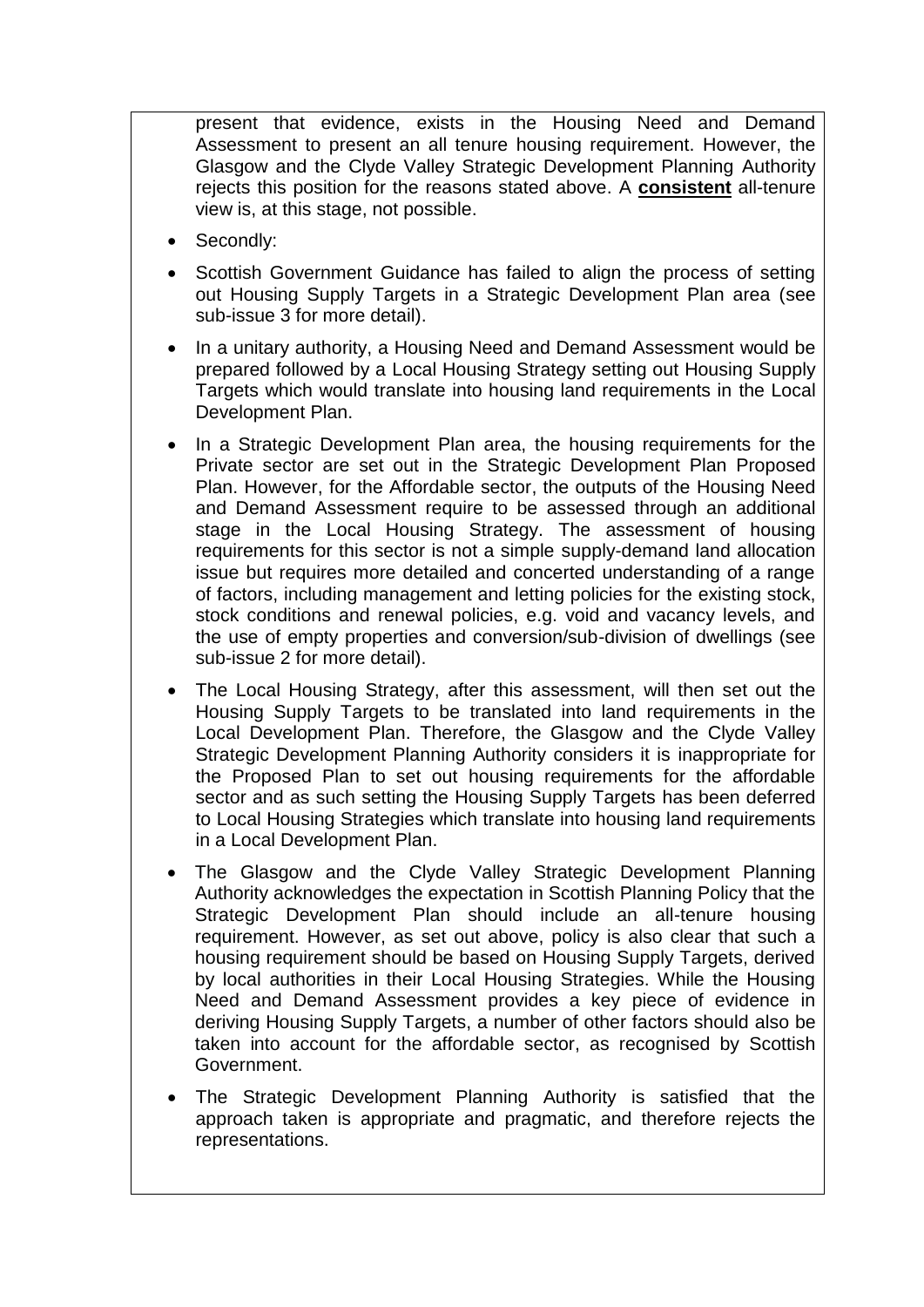#### 2) 85,000 has been identified as the estimated shortfall of affordable housing units 2008-2025

# **E8 Taylor Wimpey Ltd, E52/14 Mactaggart and Mickel (Homes) Ltd.**

These representations point to the shortfall of affordable housing units, estimated at 85,000 over the period 2008-25 (Schedule 10, Page 47 of the Proposed Plan), and presume that this figure should be taken as the affordable housing supply target, and that consideration should be given to allocation of housing land to meet this figure in full.

The Glasgow and the Clyde Valley Strategic Development Planning Authority rejects this argument on the following grounds:

- As the Proposed Plan makes clear (paragraph 4.80, page 46) "this housing need does not directly translate into a new house building requirement for affordable housing". Need may be met by other means, including conversion, subdivision and the use of empty properties, or by use of other policy interventions such as adaptations or the management of lettings. New affordable housing will depend also significantly upon available resources, particularly public subsidy funding sources, which are likely to be severely constrained, at least in the initial phase of the Strategic Development Plan.
- The problem which may arise in a number of local authorities, is also highlighted, where the figures shown for the whole local authority mask variations (shortfall or surplus) at sub-area level.
- The Glasgow and the Clyde Valley Strategic Development Planning Authority"s stance is drawn directly from caveats noted in the Housing Need and Demand Assessment in Chapter 5, paragraphs 5.29 and 5.46 (Supporting Document 7). This reflects a caveat in the Scottish Government"s own Housing Need and Demand Assessment Guidance (2008, Page 7, paragraph 1) (Supporting Document 2). It is also implicit in the Scottish Government"s Local Housing Strategy Guidance 2008, Page 16, paragraphs 43 to 45 (Supporting Document 8) that the Housing Need and Demand Assessment is an important part of the evidence base, but that other evidence may also be considered in deciding how best to meet need and demand, and defining Housing Supply Targets.
- Scottish Planning Policy, 2010, paragraph 70 (Supporting Document 9) acknowledges that "wider strategic economic, social and environmental policy objectives should also be taken into account when determining the scale and distribution of the housing requirement and the housing supply target for an area".
- The Scottish Government"s Centre for Housing Market Analysis is undertaking a stock-taking and review of the Housing Need and Demand Assessment process, based on the recent experience of authorities, with a view to refreshing the Guidance. One of the key issues identified by stakeholders relates to anomalous high or low figures compared to historical levels. It is considered legitimate for Housing Supply Targets to be lower (or higher) than Housing Need and Demand Assessment results, based on sound evidence (Presentation extracted from CHMA website, October 2011, slides 2 and 4) (Supporting Document 10).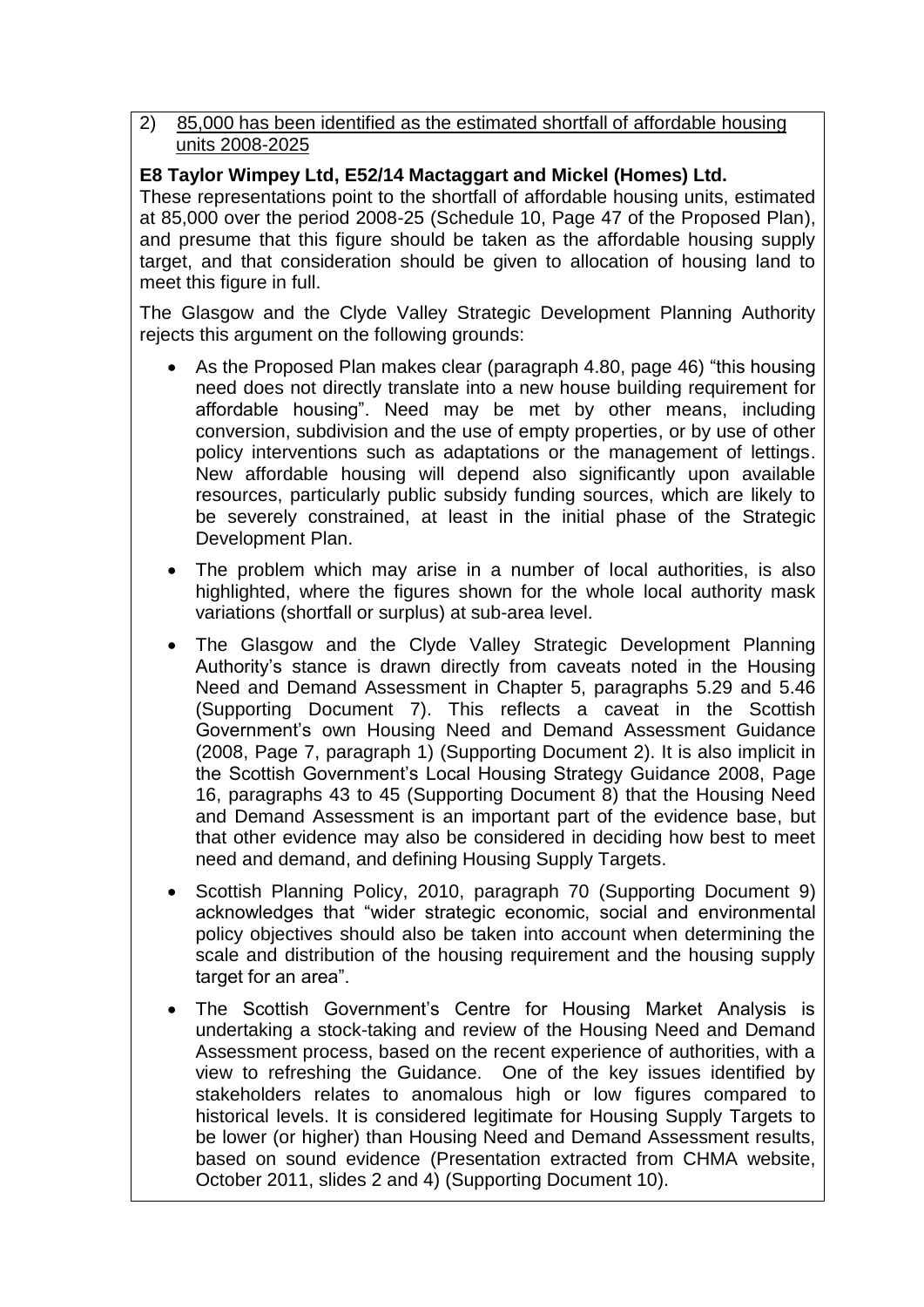- The representation by **Mactaggart and Mickel (Homes) Ltd. (E52/14)** proposes that the 22,000 figure identified for intermediate housing in Schedule 11, Page 48 of the Proposed Plan, should similarly be provided for in full.
- The Strategic Development Planning Authority considers this approach to be incorrect and would result in double counting.
- As the Schedule and accompanying text in Paragraphs 4.83 and 4.84 make clear, the figure of 22,000 for intermediate housing has been calculated for the purposes of the Proposed Plan as a "potential" sector.
- The actual requirement would be dependent on factors such as availability of public subsidy and prospective households" access to affordable finance, as well as the continuing uncertainty over likely levels of demand for intermediate products and a range of constraints affecting future supply. Intermediate housing is expressed as a subset of Affordable Housing, i.e. the total Affordable Sector figure of 85,000 comprises both social rented housing and intermediate housing; a maximum potential intermediate housing component of 22,000 implies a correspondingly reduced social rented component of 63,000.
- The Glasgow and the Clyde Valley Strategic Development Planning Authority rejects this modification and considers it would be unrealistic and potentially detrimental to its Spatial Vision and Spatial Development Strategy to make allocation for 85,000 affordable homes – a figure which is highly sensitive to methodological changes and which requires more substantive local analysis through the Local Housing Strategy process.
- A sustainable approach requires maximum return from the existing affordable housing resource before adoption of new-build as a solution.
- 3) Delivery Framework

**E6 Quarriers; E8 Taylor Wimpey Ltd.; E9 Wallace Land; CALA Homes/ Taylor Wimpey UK Ltd; E42/5 Lynch Homes; E45/5 CALA Homes (West); E51/1 Scottish Government (Directorate for the Built Environment); E52/14 Mactaggart and Mickel (Homes) Ltd.; E55/4 Homes for Scotland.**

These representations consider that the Proposed Plan does not provide a satisfactory strategic framework to address affordable housing needs, and should identify resulting land allocations. The Glasgow and the Clyde Valley Strategic Development Planning Authority rejects this argument on the following grounds:

- the approach adopted in the Proposed Plan is consistent with Housing and Planning policy and guidance. The Proposed Plan, together with the Housing Need and Demand Assessment, provides evidence relating to likely future requirements for social rented housing, and the potential for intermediate housing to contribute to this need.
- The Proposed Plan and associated publications also recognise significant limitations which can only be resolved at local level. The Proposed Plan therefore provides an appropriate strategic context and framework for delivery of affordable housing through Local Housing Strategies and Local Development Plans.
- Local housing authorities have the responsibility for identifying Housing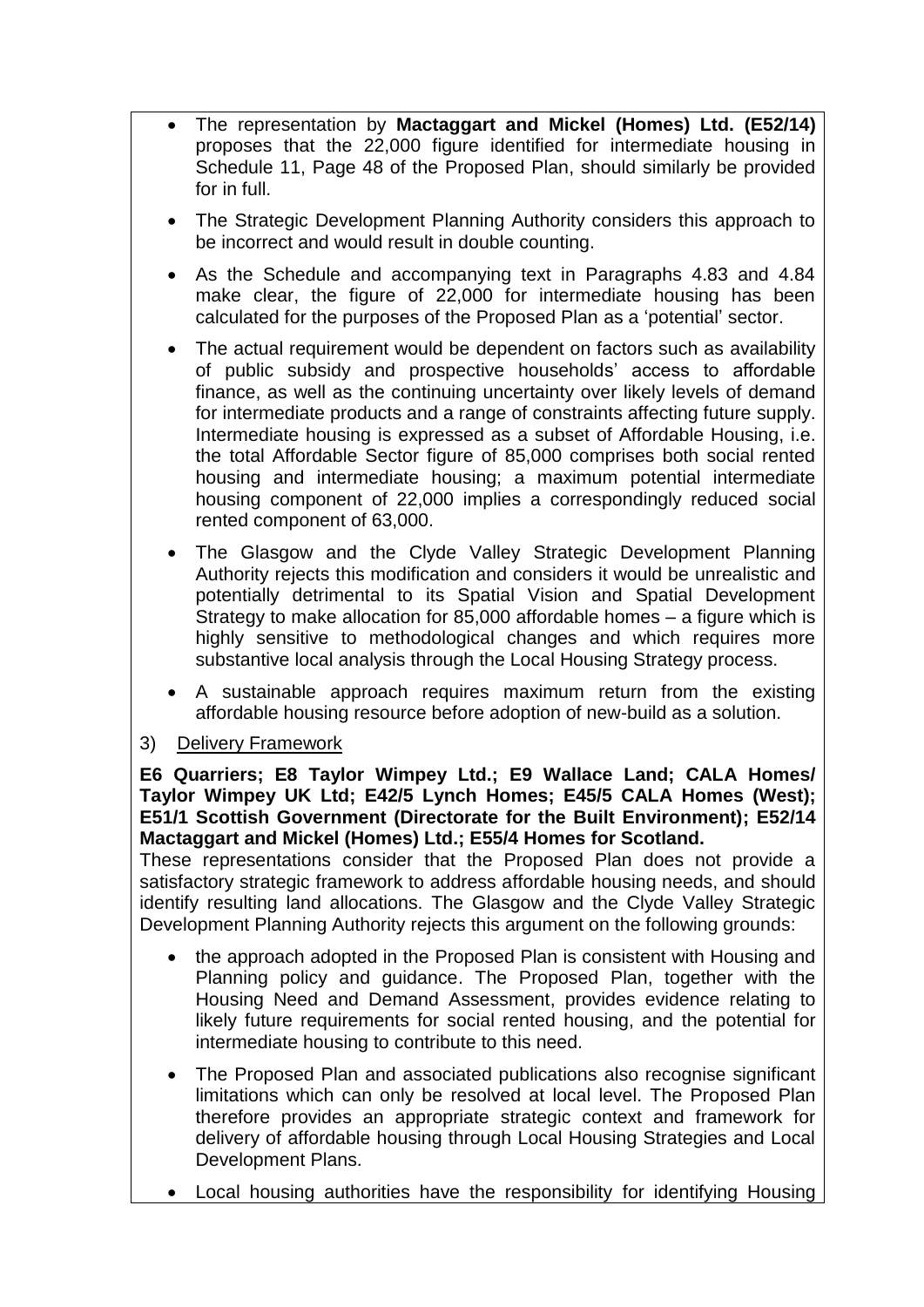Supply Targets for all tenures (although it is important to note that private sector housing requirements are set out in the Proposed Plan as they are calculated within a Housing Market Area system outwith local authority boundaries) within their Local Housing Strategies, as laid down in the following,:

- Housing (Scotland) Act 2001: Part 5 'Strategic Housing Functions', Section 89 Local Housing Strategies (Supporting Document 11).
- Scottish Planning Policy (2010): Paragraphs 69 and 86 (Supporting Document 9).
- Planning Advice Note 2/2010: Paragraphs 5, 6, 12, and Box 1 Step 5 (Supporting Document 12).
- Local Housing Strategy Guidance (2008): Paragraphs 1, 11, 17, 18, 19, 21, 43, 44, 55 (Supporting Document 8).
- Housing Need and Demand Assessment Guidance (2008): Chapter 1 'Housing Need and Demand Assessments', Introduction, paragraph 4, page 4 (Supporting Document 13).
- Housing Supply Targets are then to be used to allocate land for housing, in all tenures, in local development plans. There is a clear expectation in Scottish Planning Policy 2010 Paragraph 69, Planning Advice Note 2/2010, paragraphs 6, 12 and 13 and Box 1, and Local Housing Strategy Guidance, paragraphs 19, 21 and 33, that "alignment" should occur between the processes of preparation of the Housing Need and Demand Assessment, the Local Housing Strategy and both Strategic and Local Development Plans.
- This is a challenging demand in a multi-authority strategic development planning area such as the Glasgow and Clyde Valley city-region where strategic housing requirements are to be set out in the Strategic Development Plan. Problems with alignment of strategies/plans were identified as another key issue by the Scottish Government in its Housing Need and Demand Assessment stock-taking exercise (Supporting Document 10).
- In preparing the Housing Need and Demand Assessment, a re-confirmed housing market framework was used in relation to private sector demand. Resultant private sector housing supply requirements therefore directly inform each Local Development Plan, in conjunction with the Housing Supply Targets in the corresponding Local Housing Strategy.
- A different methodology necessarily had to be adopted for the affordable housing sector, as specified in the Scottish Government"s Housing Need and Demand Assessment Guidance, using a housing needs assessment approach. However, limitations have been identified in the affordable housing figures, and it was therefore considered inappropriate for these to be used in the Proposed Plan as affordable housing supply targets.
- The Proposed Plan therefore stipulates in paragraph 4.86, page 49 that local authorities, in conjunction with the Housing Market Partnership, should determine their respective Housing Supply Targets and associated housing land requirements. This is considered the most appropriate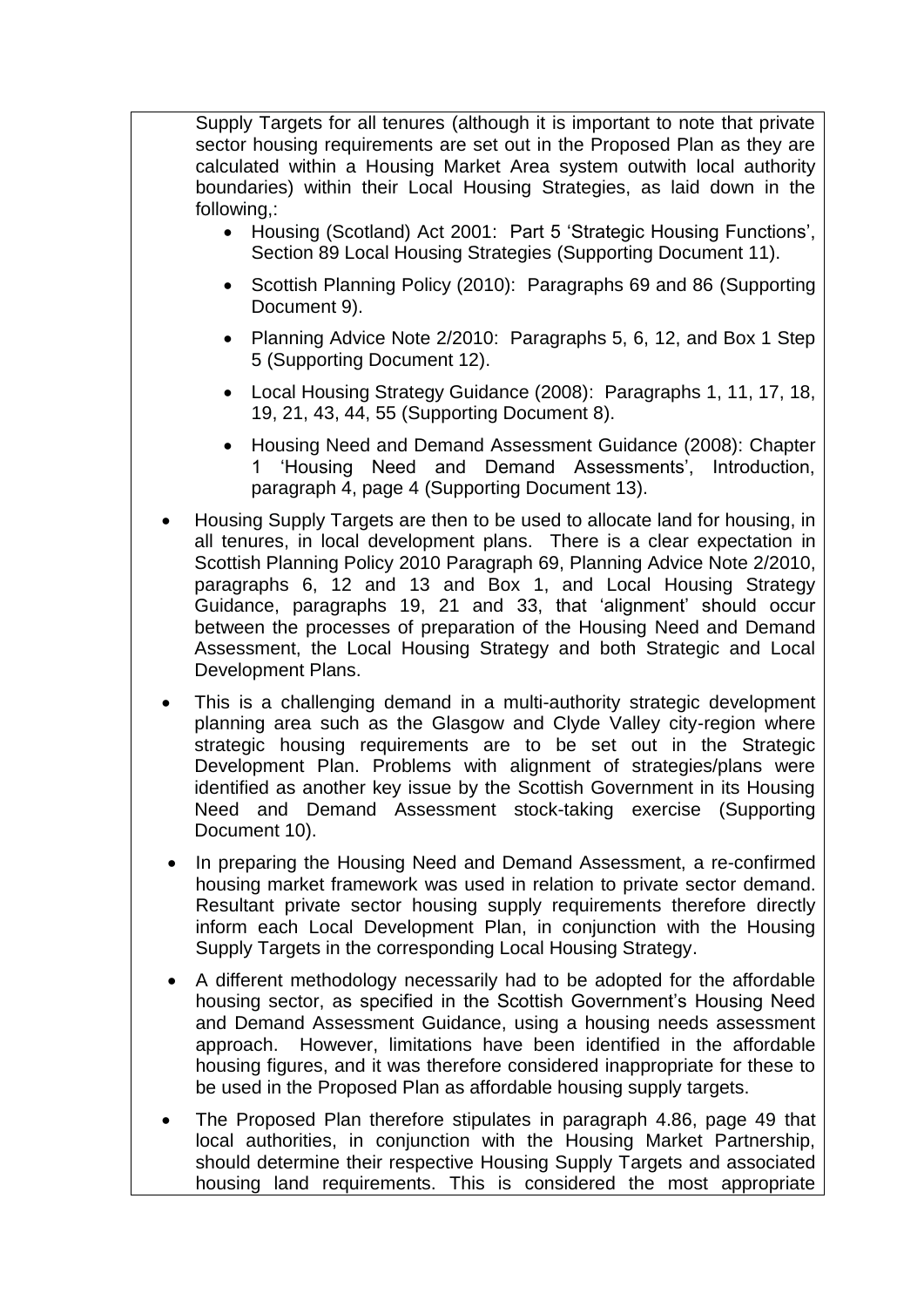approach for the affordable sector in particular, as it will allow important additional factors to be taken into account in forming judgements about future local housing need and supply issues, including: knowledge of differences between local authority sub-areas, policy and investment priorities, understanding of local economic and social considerations, and evidence from local stakeholders.

- The Glasgow and the Clyde Valley Strategic Development Planning Authority is satisfied that there is no inconsistency in this approach which has been ruled 'robust and credible' by the Scottish Government's own Centre for Housing Market Analysis. The Proposed Plan has assessed private sector requirements by housing market areas and concluded that there is a generous land supply to meet requirements.
- Paragraph 4.84, page 48, relates to the intermediate component, which, as noted above, is uncertain and assessed as a "potential" sector only.
- Research into the Low Cost Initiative for First Time Buyers scheme, conducted for the Scottish Government and referred to in the Housing Need and Demand Assessment (Chapter 5, paragraphs 5.37-5.41) (Supporting Document 7), suggested that the scheme, roughly equivalent to the Proposed Plan"s intermediate housing, delivered only 2,095 properties across the city-region between 2005-06 and 2009-10.
- The Glasgow and the Clyde Valley Strategic Development Planning Authority acknowledges that elements of this sector could be delivered by the private sector. It is therefore reasonable for the Proposed Plan to provide the flexibility supported through Strategy Support Measure 10 if required by local authorities so as to ensure that an effective 5 year supply is maintained at all times.
- Paragraph 4.86, page 49, is clear that it devolves to each constituent local authority the responsibility, within the principles of the Proposed Plan, to identify their Housing Supply Target for affordable housing within their Local Housing Strategy, and to translate this into any additional land requirement for affordable housing in the Local Development Plan.
- 4)Recognition of the contribution the private sector can make to meeting affordable housing

# **E8 Taylor Wimpey Ltd., E12 CEMEX UK, E24 Banks Group, E52/14 Mactaggart and Mickel (Homes) Ltd.**

These representations argue that the Proposed Plan does not pay sufficient attention to the contribution that private housing developers make to addressing affordable housing requirements, and that this may become more significant in future as public funding is severely constrained.

The Glasgow and the Clyde Valley Strategic Development Planning Authority rejects this modification and is satisfied that it has already recognised in an appropriate manner in the Strategic Development Plan Proposed Plan the role which the private housing sector plays in contributing to affordable housing particularly through the following:

 Proposed Plan Paragraph 4.88, page 49, specifically recognises the role of the private sector in meeting affordable housing requirements, especially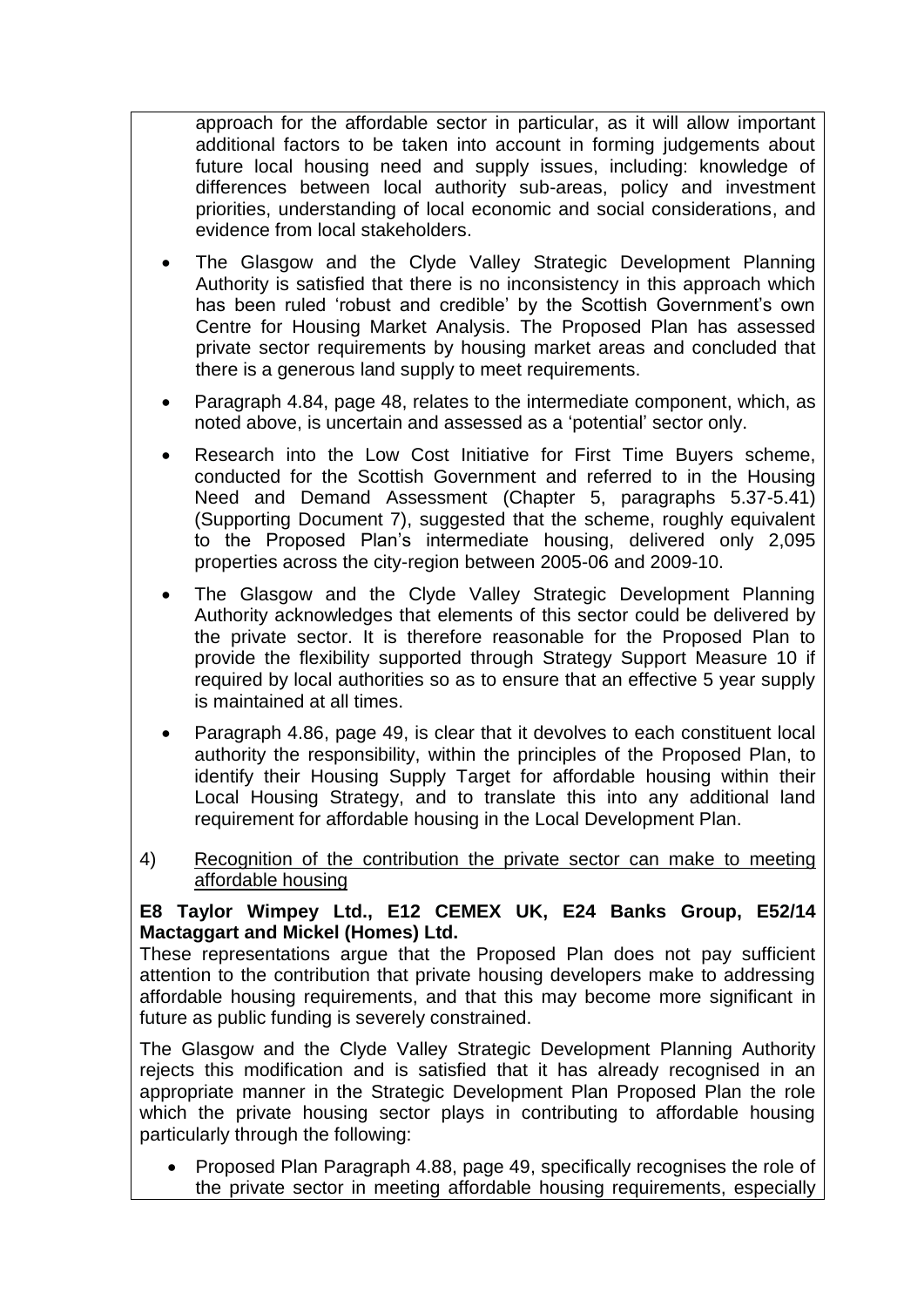low cost home ownership, through mechanisms such as quota-style policies, Supplementary Planning Guidance, or other more innovative public-private delivery mechanisms. This recognises Scottish Government initiatives such as the Scottish Housing Trust and the Homes Fit for the 21<sup>st</sup> Century: Strategy and Action Plan (2011).

- Proposed Plan paragraph 4.85, page 49 also notes the importance of availability of subsidy, which is uncertain, as well as development of financial products which are realistic and attainable by those in housing need.
- Scottish Planning Policy 2010, Paragraph 87 (Supporting Document 9) and Planning Advice Note 2/2010, Paragraph 17 (Supporting Document 12) are clear that provision of affordable housing may vary between local authority areas and that policies relating to developer contributions to such provision should take account of development viability, the vibrancy of the local housing market, and the availability of funding.

#### **Response to specific modifications sought**

**E42/3, E42/4, E42/5 Lynch Homes, E45/3, E45/4, E45/5 CALA Homes (West),**  The Glasgow and the Clyde Valley Strategic Development Planning Authority considers that its reasoning for devolving affordable sector figures to local authorities, through their Local Housing Strategies and Local Development Plans, to have been clearly set out.

The Glasgow and the Clyde Valley Strategic Development Planning Authority rejects the proposed modifications, including the alternative figures and revised Schedules.

- The Glasgow and the Clyde Valley Housing Need and Demand Assessment was declared "robust and credible" in a letter from the Scottish Government"s Centre for Housing Market Analysis in June 2011 (Supporting Document 1).
- An explanation to the approach adopted by the Glasgow and the Clyde Valley Strategic Development Planning Authority has been set out above.

#### **E51/1 Scottish Government (Directorate for the Built Environment)**

The Glasgow and the Clyde Valley Strategic Development Planning Authority rejects the proposed modification.

- It is not clear how this modification would result in more satisfactory and robust housing delivery.
- The Housing Need and Demand Assessment, following the Scottish Government"s Guidance, provided figures for private sector housing requirements and affordable sector requirements, using two different housing market frameworks and different methodologies. Agreement among the eight local authorities was achieved for the private sector supply and demand comparisons, and these figures are used in the Proposed Plan.
- However, the Proposed Plan recognises significant uncertainties relating to the figures for the affordable sector, and for that reason devolved to local authorities responsibility for setting affordable Housing Supply Targets and